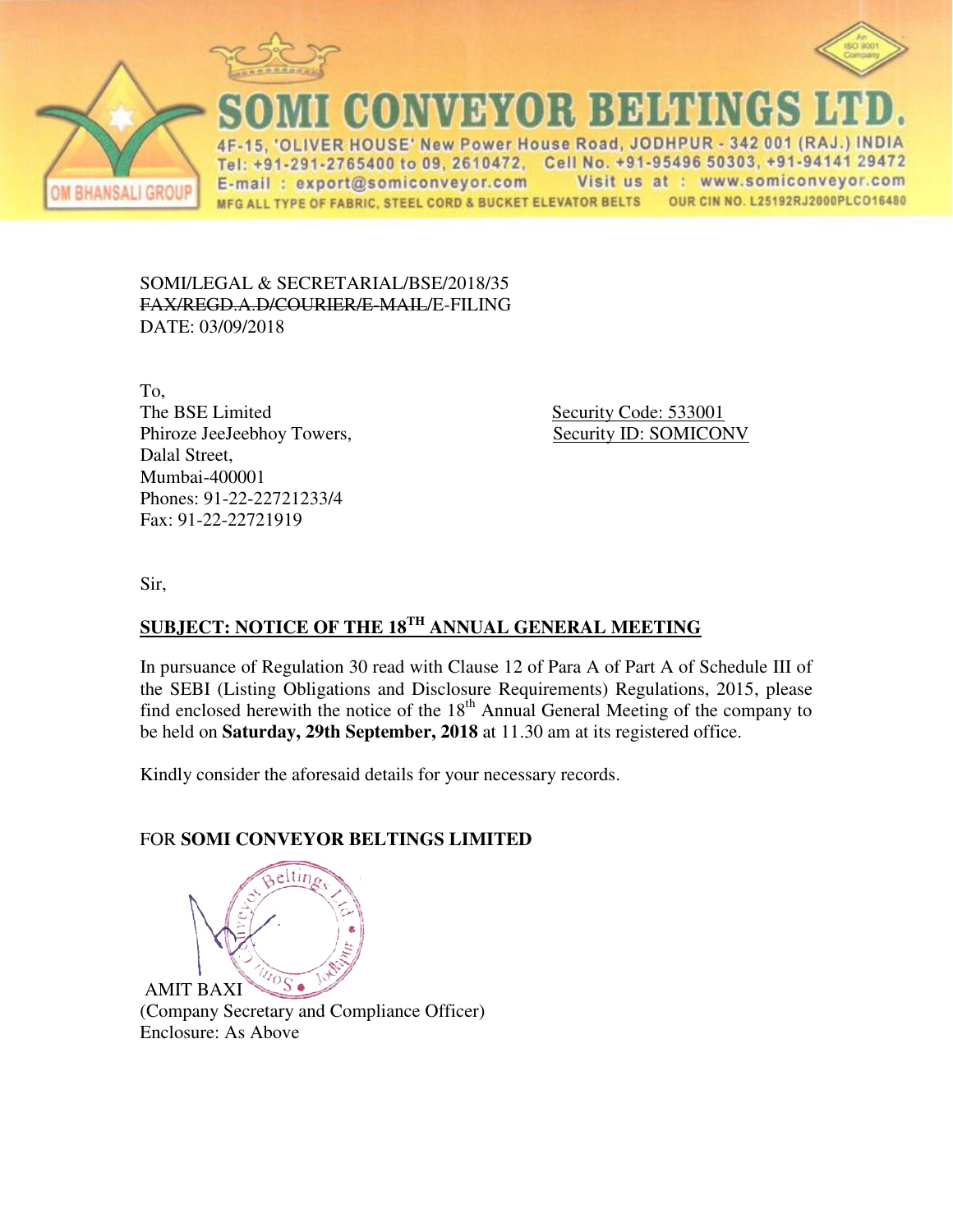

New Power House Road, JODHPUR - 342 001 (RAJ HOUS 2765400 to 09, 2610472, Cell No. +91-95496 50303, +91-94141 29472 Te  $+91 - 291$ Visit us at : E-mail: export@somiconveyor.com www.somiconveyor.com OUR CIN NO. L25192RJ2000PLCO16480 MFG ALL TYPE OF FABRIC, STEEL CORD & BUCKET ELEVATOR BELTS

# **NOTICE**

**NOTICE** is hereby given that the **EIGHTEENTH Annual General Meeting** of the members of the Company will be held on **SATURDAY, 29<sup>th</sup> SEPTEMBER 2018** at 11:30 A.M at its registered office at 4F-15, "Oliver House", New Power House Road, Jodhpur-342003, to transact the following business:

## **ORDINARY BUSINESS:**

1. To receive, consider and adopt the Audited Financial Statements of the Company for the financial year ended 31<sup>st</sup> March, 2018, together with the Reports of the Board of Director's and the Auditor's thereon.

2. To declare dividend on equity shares for the financial year 2017-18.

To consider and if thought fit pass with or without modification the following resolution as an Ordinary Resolution:

"RESOLVED THAT in terms of recommendation of Board of Directors of the company, the approval of the members of the company be and is hereby granted for payment of dividend @ Re. 0.50 per share (i.e. 5  $\%$ ) on the fully paid up equity shares of Rs. 10/- each of the company for the year 2017-18 and same be paid to all the members whose name appear in the register of members and in case of the shares held in the electronic mode to those members whose name appears in the records of the depository participant as on September 22, 2018."

# BY ORDER OF THE BOARD For **SOMI CONVEYOR BELTINGS LIMITED**



Place: Jodhpur (**AMIT BAXI**) Date:  $3^{RD}$  September, 2018 Company Secretary

**Registered Office**  4F-15, "Oliver House" New Power House Road Jodhpur-342 003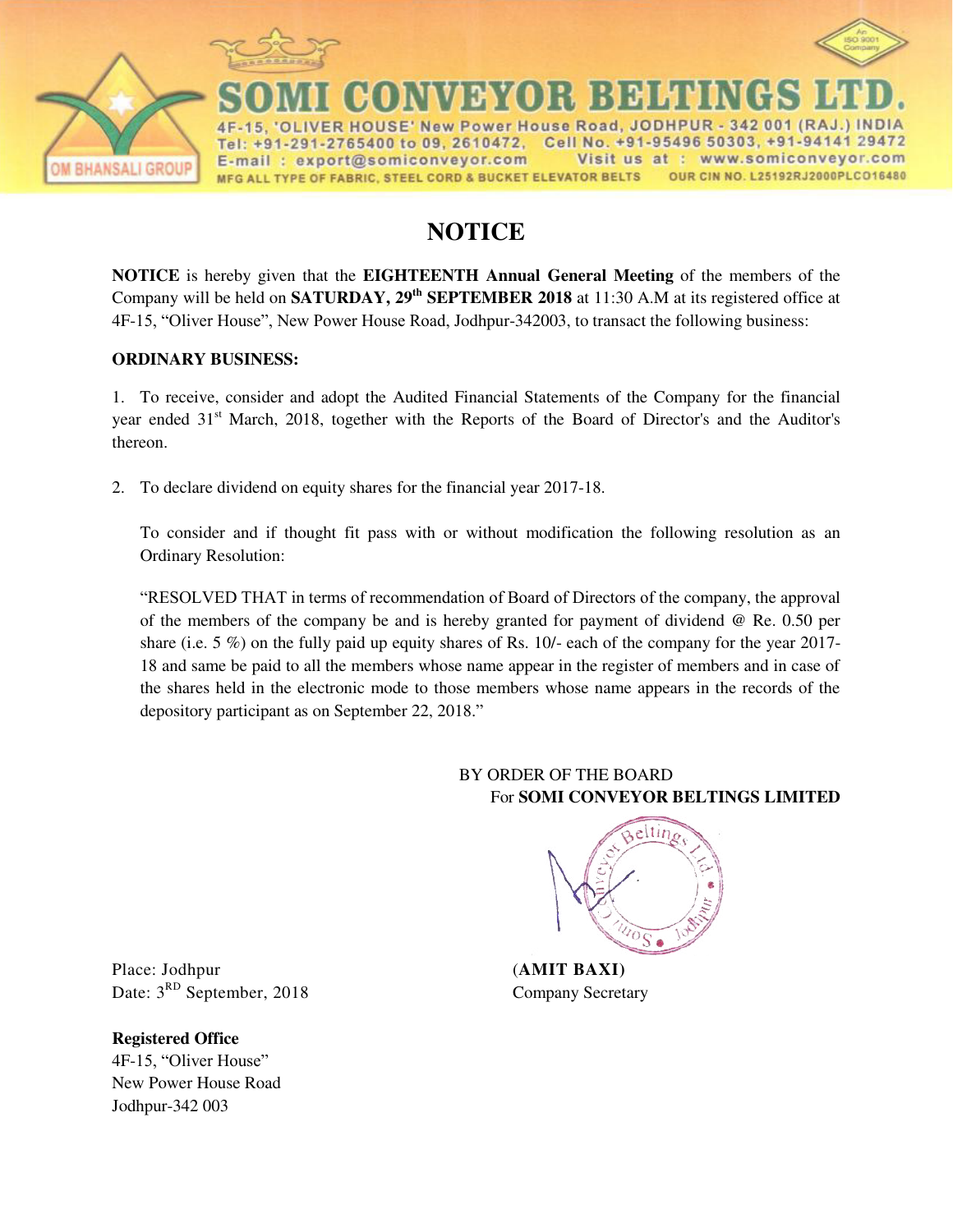



New Power House Road, JODHPUR - 342 001 (RAJ Cell No. +91-95496 50303, +91-94141 29472 2765400 to 09, 2610472, Te www.somiconveyor.com export@somiconveyor.com Visit us at E-mail OUR CIN NO. L25192RJ2000PLCO16480 MFG ALL TYPE OF FABRIC, STEEL CORD & BUCKET ELEVATOR BELTS

### **NOTES:**

**BHANSALI GROUI** 

- 1. **A MEMBER ENTITLED TO ATTEND AND VOTE AT THE MEETING IS ENTITLED TO APPOINT PROXY/PROXIES TO ATTEND AND VOTE INSTEAD OF HIMSELF/HERSELF AND THE PROXY/PROXIES NEED NOT BE A MEMBER OF THE COMPANY. THE INSTRUMENT APPOINTING THE PROXY IN ORDER TO BE EFFECTIVE SHOULD BE DULY STAMPED, COMPLETED, SIGNED AND DEPOSITED AT THE REGISTERED OFFICE OF THE COMPANY NOT LESS THAN FORTY-EIGHT (48) HOURS BEFORE THE TIME FOR HOLDING THE MEETING.** 
	- a) As per Section 105 of the Companies Act, 2013 and Rule 19, Sub-Rule (2) of the Companies (Management and Administration) Rules, 2014, a person can act as proxy on behalf of members not exceeding fifty  $(50)$  and holding in the aggregate not more than  $10\%$  (Ten percent) of the total share capital of the Company carrying voting rights.
	- b) Provided that a member holding more than ten percent, of the total share capital of the company carrying voting rights may appoint a single person as proxy and such person shall not act as proxy for any other person or shareholder.
	- c) If the appointer is a corporation, the proxy must be executed under seal or the hand of its duly authorized officer or attorney.
	- d) During the period beginning 24 hours before the time fixed for the commencement of the meeting and ending with the conclusion of the meeting, a member would be entitled to inspect the proxies lodged with the Company, at any time during the business hours of the Company, provided that not less than three days of notice in writing is given to the Company.
	- e) A Proxy form is annexed to this Report, Proxies submitted on behalf of the companies, societies etc., must be supported by an appropriate resolution/authority, as may be applicable.
- 2. A shareholder or his proxy will be required to produce at the entrance of the Meeting Hall, the Attendance Slip sent herewith duly completed and signed. Neither photocopies nor torn/mutilated Attendance Slips will be accepted. The Validity of the Attendance Slip will, however, be subject to the Shareholder continuing to hold shares on the date of meeting.
- 3. A Member or his Proxy is required to bring his copy of Annual Report to the Meeting as extra copies will not be provided.
- 4. Members are informed that in case of joint holders attending the meeting, only such joint holder who is higher in the order of name will be entitled to vote.
- 5. The Register of Members and Share Transfer Books of the Company will remain closed from Sunday, 23rd September, 2018 to Saturday,  $29<sup>th</sup>$  September, 2018 (both days inclusive) for annual closing and determining the names of members eligible for dividend on equity shares for the financial year ended  $31<sup>st</sup>$  March, 2018, if declared at the meeting.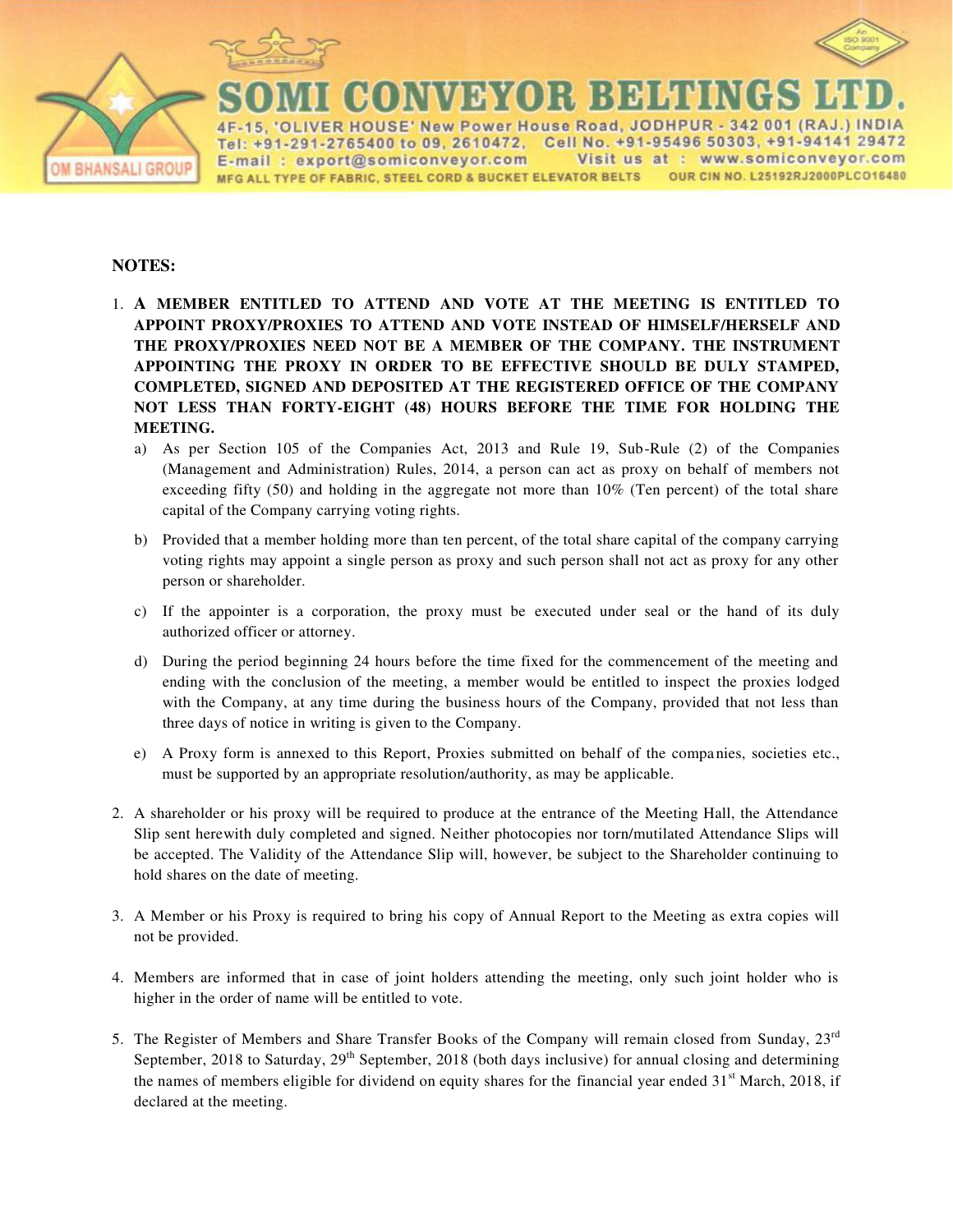

R HOUSE' New Power House Road, JODHPUR - 342 001 (RAJ Cell No. +91-95496 50303, +91-94141 29472 Tel: +91-291-2765400 to 09, 2610472, www.somiconveyor.com E-mail: export@somiconveyor.com Visit us at : OUR CIN NO. L25192RJ2000PLCO16480 MFG ALL TYPE OF FABRIC, STEEL CORD & BUCKET ELEVATOR BELTS

- 6. Dividend, if sanctioned at the meeting will be payable to the members whose names appear on the Company"s Register of Members as on the close of the day before start of the Book Closure date and to those members who hold the shares in demat form as per the record of Depositories, National Securities Depository Ltd. (NSDL) and Central Depository System (India) Ltd. (CDSL), as on the close of the day before start of Book Closure dated from 23.09.2018 to 29.09.2018 both days inclusive.
- 7. Subject to the provisions of the Companies Act, 2013, dividend as recommended by the Board of Directors, if declared at the meeting, will be paid within a period of 30 days from the date of declaration, to those members whose names appear on the Register of Members as on September 22, 2018. The dividend is Re. 0.50 per equity share.
- 8. Members who have not encashed dividend warrant(s) for the Financial Year ending 31st March, 2016 are requested to seek issue of duplicate warrant(s) by writing to the Company or the Company"s RTA, immediately.
- 9. Pursuant to the provisions of Section 124 and 125 of the Companies Act, 2013 and the Investor Education and Protection Fund Authority (Accounting, Audit, Transfer and Refund) Rules, 2016, ("Rules") all shares on which dividend has not been paid or claimed for seven consecutive years or more shall be transferred to the DEMAT Account of the IEPF Authority after complying with the procedure laid down under the Rules.
- 10.The details of the unclaimed dividends are available on the Company"s website at www.somiinvestor.com and Ministry of Corporate Affairs at www.mca.gov.in
- 11.It is in the Members interest to claim any un-encashed dividends and for future, opt for National Electronic Clearance System (NECS)/National Automated Clearing House (NACH), so that dividends paid by the Company are credited to the investor's account on time.
- 12.SEBI has mandated the submission of Permanent Account Number (PAN) for participating in the securities market, deletion of name of deceased holder, transmission/transposition of shares. Members are requested to submit the PAN details to their Depository Participant (DP) in case of holdings in dematerialized form or to Universal Capital Securities Pvt. Ltd. in case of holdings in physical form, mentioning your correct reference folio number. As per the SEBI (Listing Obligations and Disclosure Requirements) Regulations, 2015, for registration of transfer of shares, the transferee(s) as well as transferor(s) shall furnish a copy of their PAN card to Universal Capital Securities Pvt. Ltd.
- 13.As per the provisions of Section 72 of the Act and Rule 19(1) of the Companies (Share Capital and Debentures) Rules, 2014, Members holding shares in physical form may file nomination in the prescribed Form SH-13 with Universal Capital Securities Pvt. Ltd. In respect of shares held in demat form, the nomination form may be filed with the respective DP.
- 14.Pursuant to amendment of Regulation 40 of Securities and Exchange Board of India (Listing Obligations and Disclosure Requirements) Regulations, 2015 vide SEBI notification dated June 8, 2018, all the Shareholders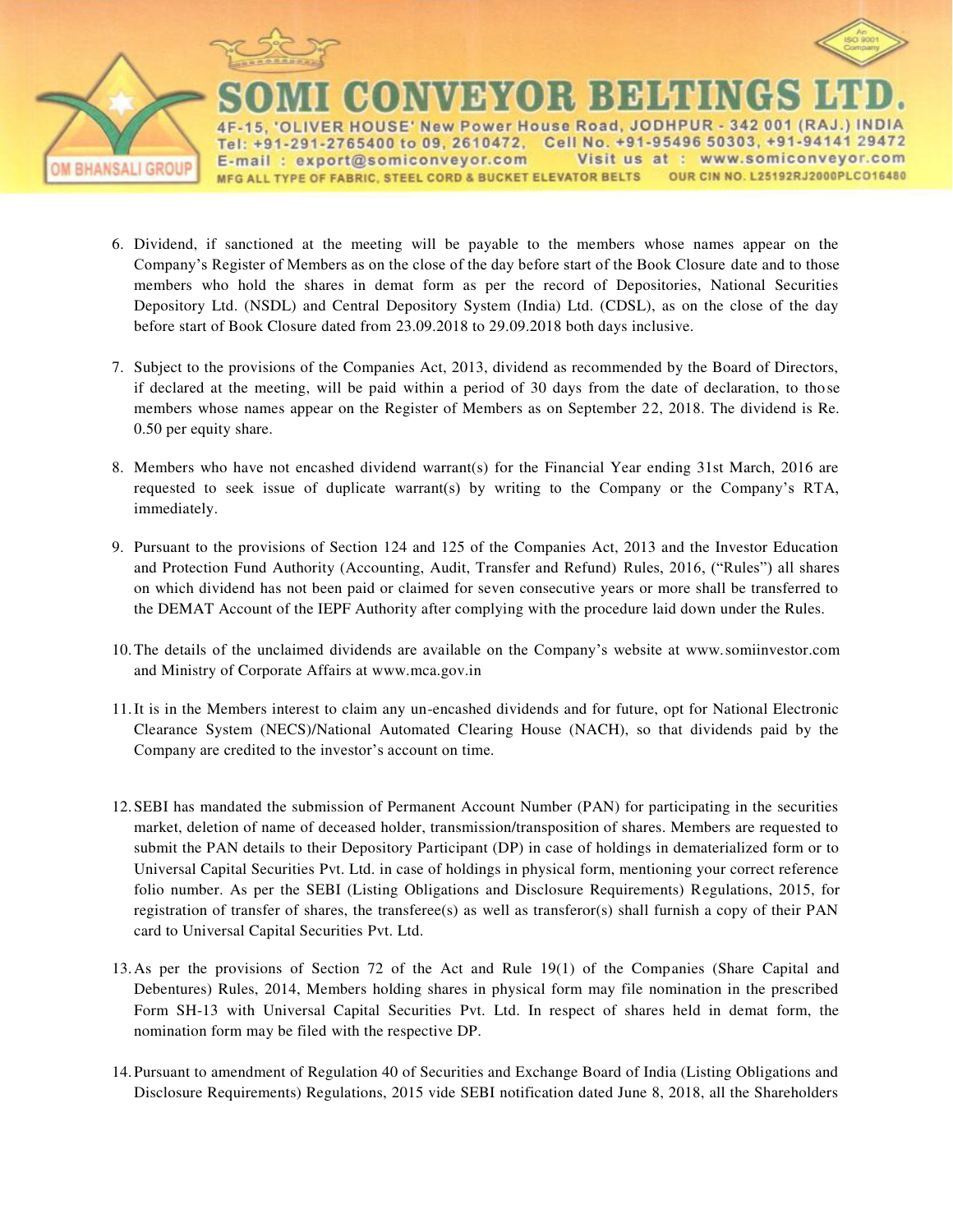

R HOUSE' New Power House Road, JODHPUR - 342 001 (RAJ Cell No. +91-95496 50303, +91-94141 29472 +91-291-2765400 to 09, 2610472, Te Visit us E-mail: export@somiconveyor.com at www.somiconveyor.com MFG ALL TYPE OF FABRIC, STEEL CORD & BUCKET ELEVATOR BELTS OUR CIN NO. L25192RJ2000PLCO16480

holding Shares in Physical form are required to convert their holding in Dematerialized form before 5th December, 2018 as SEBI has mandated all Listed Companies to carry out transfer of Securities in dematerialized form only with effect from December 05, 2018. Members holding shares in physical form are requested to consider converting their holding to dematerialized form to eliminate all risks associated with physical shares. Members can contact Universal Capital Securities Pvt. Ltd. for assistance in this regard.

- 15.Members holding shares in dematerialised form are requested to intimate all changes pertaining to their bank details, mandates, nominations, power of attorney, change of address, change of name, e-mail address, contact numbers, etc., to their DP only. Changes intimated to the DP will then be automatically reflected in the Company"s records which will help the Company and Universal Capital Securities Pvt. Ltd. to provide efficient and better services. Members holding shares in physical form are requested to intimate such changes to Universal Capital Securities Pvt. Ltd.
- 16.Documents referred to in the Notice are open for Inspection at the Registered Office of the Company on all working days between 11:00 AM to 1:00 PM up to the date of Annual General Meeting and will also be available for inspection at the meeting.
- 17. Universal Capital Securities Pvt. Ltd. (Formerly known as Mondkar Computers Private Limited) is our Registrar and Share Transfer Agent. All the investor related communication may be addressed to them at their following address:

### **UNIVERSAL CAPITAL SECURITIES PRIVATE LIMITED**

21, Shakil Niwas, Opp. Satya Sai Baba Temple, Mahakali Caves Road, Andheri (East), Mumbai - 400 093. Tel: +91-22-28257641, 28 Fax: +91-22-28262920

- 18. Electronic copy of the Annual Report for 2017-18 is being sent to all the members whose email IDs are registered with the Company/Depository Participants for communication purposes unless any member has requested for a hard copy of the same.
- 19. The copies of the Annual Report will also be available on Company"s website www.somiinvestor.com and at the registered office of the company for inspection during normal business hours on working days.
- 20.The Companies Act, 2013 in line with the measures undertaken by the Ministry of Corporate Affairs for promotions of Green initiative has introduced enabling provisions for sending notice of the meeting and other shareholder correspondence through electronic mode. Members holding shares in physical mode are requested to register their e-mail ID"s with the company or its RTA and Members holding shares in demat mode are requested to register their e-mail ID"s with their respective Depository Participants(DPs), if there is any change in the email ID already registered with the Company.
- 21.In compliance with Section 108 of the Companies Act, 2013, Rule 20 of the Companies (Management and Administration)Rules, 2014, as substituted by the Companies (Management and Administration) Amendment, Rules 2015, and Regulation 44 of the SEBI (Listing Obligations and Disclosure Requirements) Regulations, 2015, the Company has provided a facility to the members to exercise their votes electronically. The facility for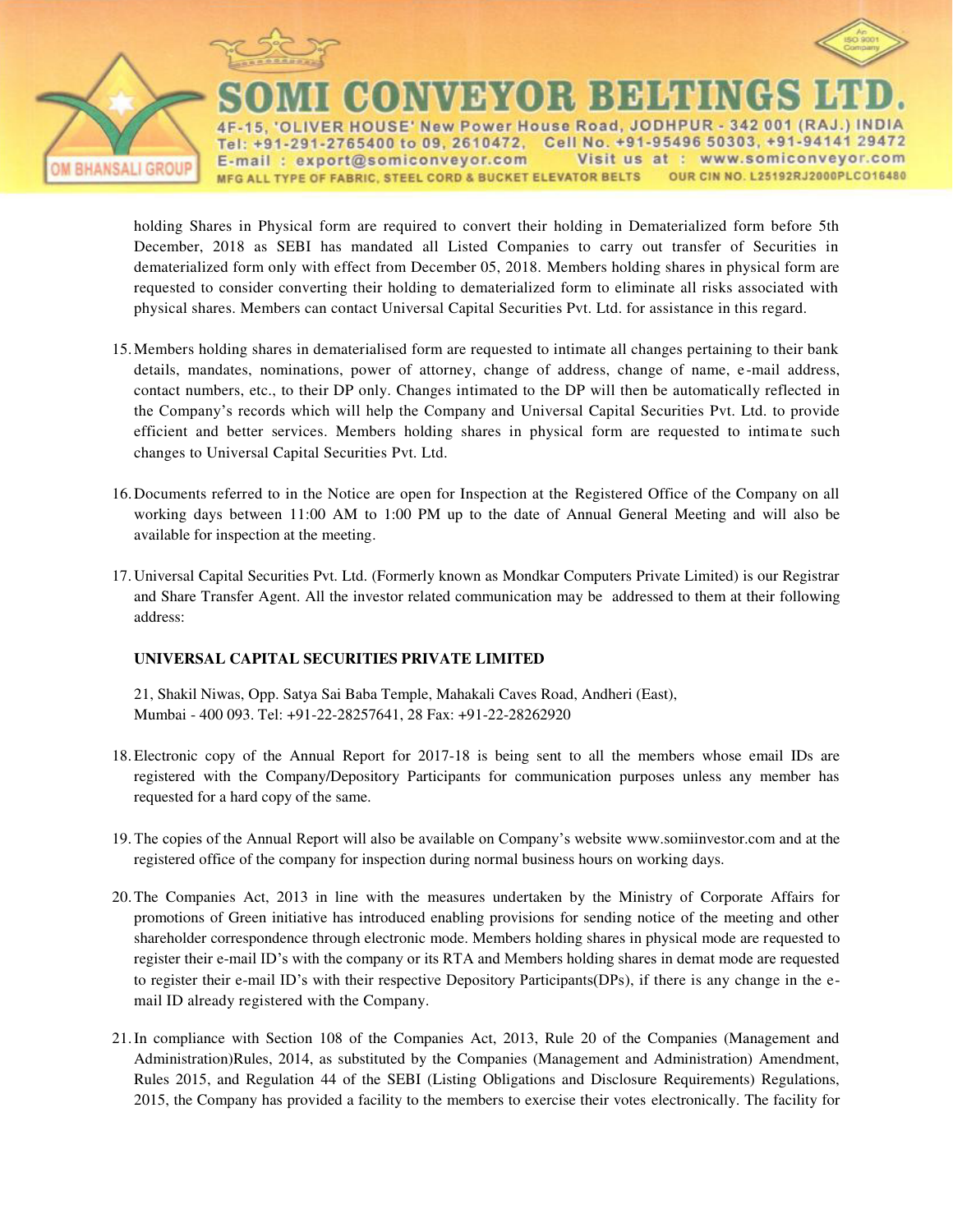

R HOUSE' New Power House Road, JODHPUR - 342 001 (RAJ +91-291-2765400 to 09, 2610472, Cell No. +91-95496 50303, +91-94141 29472 Te www.somiconveyor.com E-mail: export@somiconveyor.com Visit us at : MFG ALL TYPE OF FABRIC, STEEL CORD & BUCKET ELEVATOR BELTS OUR CIN NO. L25192RJ2000PLCO16480

voting through ballot paper will also be made available at the AGM and members attending the AGM, who have not already cast their votes by e-voting. They shall be able to exercise their right at the AGM through ballot paper. Members who have cast their votes by e-voting prior to the AGM may attend the AGM but shall not be entitled to cast their votes again. **The instructions for e-voting are annexed to the Notice.** 

22.Voting rights shall be reckoned on the paid-up value of shares registered in the name of the member / beneficial owner (in case of electronic shareholding) as on the cut-off date i.e. September 22, 2018

23.**A person, whose name is recorded in the register of members or in the register of beneficial owners maintained by the depositories as on the cut-off date, i.e. September 22, 2018 only shall be entitled to avail the facility of remote e-voting / through Poll Paper at the Annual General Meeting.**

### **The instructions for members voting electronically are as under:**

- (i) The remote e-voting period commences on Wednesday,  $26<sup>th</sup>$  September, 2018 at 9:00 am and ends on  $28<sup>th</sup>$ September, 2018 at 5:00 pm. During this period, members of the Company holding shares either in physical form or in dematerialized form, as on the cut-off date i.e.  $22<sup>nd</sup>$  September, 2018 may cast their vote by remote e-voting. The remote e-voting module shall be disabled by CDSL for voting thereafter. Once the vote on a resolution is cast by the member, the member shall not be allowed to change it subsequently.
- (ii) The Shareholders should Log on to the e-voting website http://www.evotingindia.com
- (iii) Click on "Shareholders" tab.
- (iv) Now, select "Somi Conveyor Beltings Limited" from the drop down menu and click on "SUBMIT"
- (v) Now Enter your User ID
	- a. For CDSL: 16 digits beneficiary ID,
	- b. For NSDL: 8 Character DP ID followed by 8 Digits Client ID,
	- c. Members holding shares in Physical Form should enter Folio Number registered with the Company.
- (vi) Next enter the Image Verification as displayed and Click on "Login".
- (vii) If you are holding shares in demat form and had logged on to www.evotingindia.com and voted on an earlier voting of any company, then your existing password is to be used.
- (viii) IF YOU ARE A FIRST TIME USER FOLLOW THE STEPS GIVEN BELOW FOR LOGIN:

|                | For Members holding shares in                                                                                                                           | For Members holding shares in                                                    |
|----------------|---------------------------------------------------------------------------------------------------------------------------------------------------------|----------------------------------------------------------------------------------|
|                | <b>Demat Form</b>                                                                                                                                       | <b>Physical Form</b>                                                             |
| <b>USER ID</b> | <b>For NSDL:</b> 8 Character DP ID followed                                                                                                             | Folio Number Registered with the                                                 |
|                | by 8 Digits Client ID                                                                                                                                   | Company                                                                          |
|                | For CDSL: 16 digits beneficiary ID                                                                                                                      |                                                                                  |
| Permanent      | Enter your 10 digit alpha-numeric *PAN issued by Income Tax Department                                                                                  |                                                                                  |
| Account        | (Applicable for both demat shareholders as well as physical shareholders).                                                                              |                                                                                  |
| Number         | Members who have not updated their PAN with the Company/Depository<br>٠                                                                                 |                                                                                  |
| $(PAN^*)$      | Participant are requested to use the first two letters of their name and last 8 digits of<br>the folio number or demat account number in the PAN field. |                                                                                  |
|                |                                                                                                                                                         |                                                                                  |
|                |                                                                                                                                                         | In case folio number is less than 8 digits enter the applicable number of $0$ 's |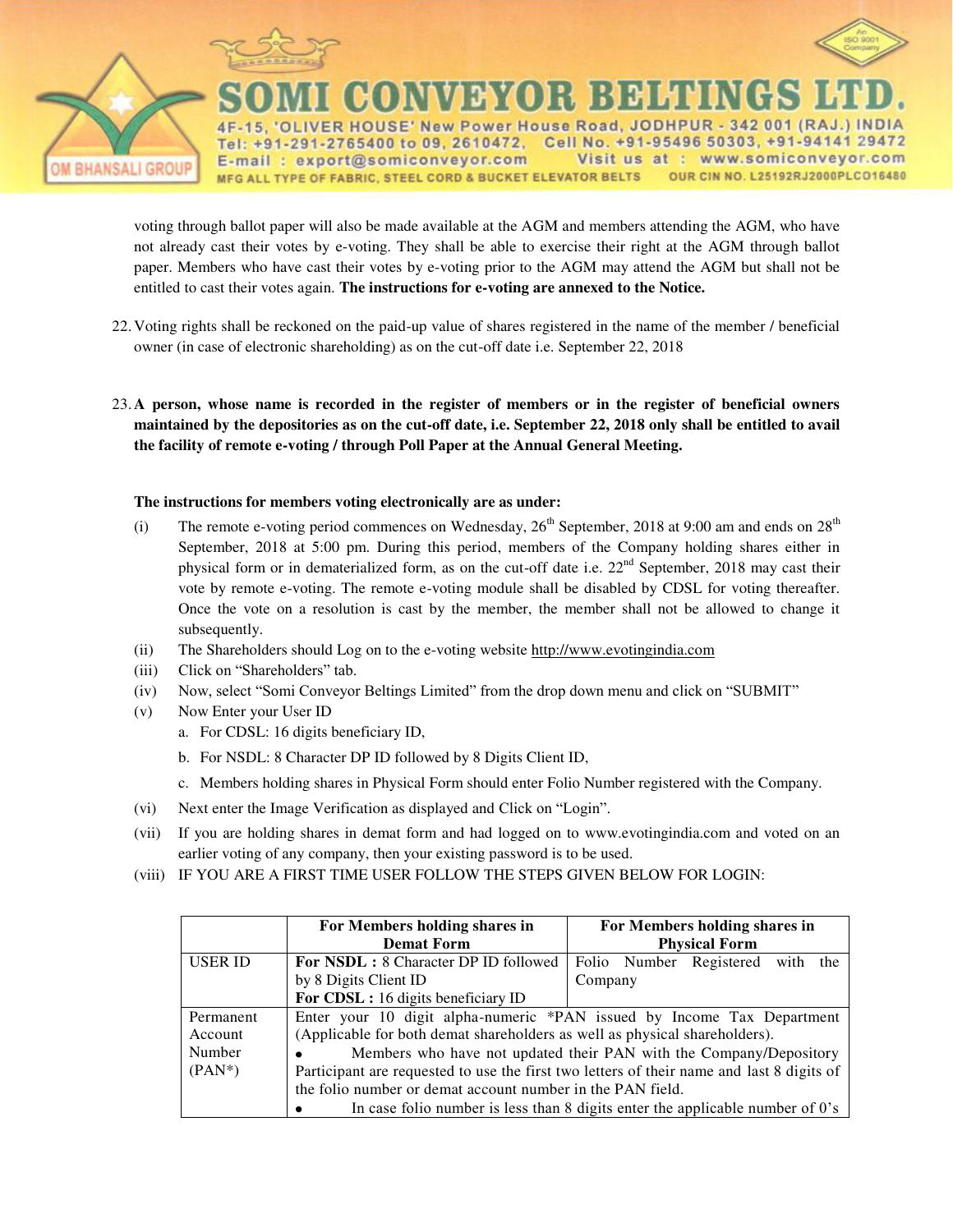

**BHANSALI GROU** 



New Power House Road, JODHPUR - 342 001 (RAJ **HOUS** Cell No. +91-95496 50303, +91-94141 29472 2765400 to 09, 2610472, Te  $+9$ www.somiconveyor.com export@somiconveyor.com Visit us at E-mail MFG ALL TYPE OF FABRIC, STEEL CORD & BUCKET ELEVATOR BELTS OUR CIN NO. L25192RJ2000PLCO16480

|                     | before the number after the first two characters of the name in CAPITAL letters e.g.<br>If your name is Ramesh Kumar with folio number 1 then enter RA00000001 in the<br>PAN field. |  |
|---------------------|-------------------------------------------------------------------------------------------------------------------------------------------------------------------------------------|--|
| Date of Birth       | Enter the DOB as recorded in your demat account or in the Company records for the                                                                                                   |  |
| (DOB#)              | said demat account or folio in dd/mm/yyyy format.                                                                                                                                   |  |
| Dividend            | Enter the Dividend Bank Details as recorded in your demat account or in the                                                                                                         |  |
| <b>Bank Details</b> | Company records for the said demat account or folio.                                                                                                                                |  |
|                     | Please enter the DOB or Dividend Bank Details in order to login. If the details are<br>not recorded with the depository or company please enter the member id / folio               |  |
|                     |                                                                                                                                                                                     |  |
|                     | number in the Dividend Bank details field as mentioned in the PAN column above                                                                                                      |  |

# Please enter the DOB or Dividend Bank Details in order to login. If the details are not recorded with the Company / Depository Participant, please enter the client id / folio number in the Dividend Bank details field.

- (ix) After entering these details appropriately, click on SUBMIT" tab.
- (x) Members holding shares in physical form will then reach directly to the Company selection screen. However, members holding shares in demat form will now reach "Password Creation" menu wherein they are required to mandatorily enter their login password in the new password field. Kindly note that this password is to be also used by the demat holders for voting for resolutions of any other company on which they are eligible to vote, provided that company opts for e-voting through CDSL platform. It is strongly recommended not to share your password with any other person and take utmost care to keep your password confidential.
- (xi) For Members holding shares in physical form, the details can be used only for e-voting on the resolutions contained in this Notice.
- (xii) Click on the Electronic Voting Sequence Number (EVSN) of SOMI CONVEYOR BELTINGS LIMITED to vote.
- (xiii) On the voting page, you will see "RESOLUTION DESCRIPTION" and against the same the option "YES/NO" for voting. Select the option YES or NO as desired. The option YES implies that you assent to the Resolution and option NO implies that you dissent to the Resolution.
- (xiv) Click on the "RESOLUTIONS FILE LINK" if you wish to view the entire Resolution details.
- (xv) After selecting the resolution you have decided to vote on, click on "SUBMIT". A confirmation box will be displayed. If you wish to confirm your vote, click on "OK", else to change your vote, click on "CANCEL" and accordingly modify your vote.
- (xvi) Once you "CONFIRM" your vote on the resolution, you will not be allowed to modify your vote.
- (xvii) You can also take out print of the voting done by you by clicking on "Click here to print" option on the Voting page.
- (xviii) If Demat account holder has forgotten the changed password then Enter the User ID and the image verification code and click on Forgot Password & enter the details as prompted by the system.
- (xix) Note for Non-Individual Shareholders and Custodians:
	- a) Institutional shareholders (i.e. other than Individuals, HUF, NRI etc.) are required to log on to https://www.evotingindia.com and register themselves as Corporates.
	- b) Institutional shareholders should submit a scanned copy of the Registration Form bearing the stamp and sign of the entity to helpdesk.evoting@cdslindia.com.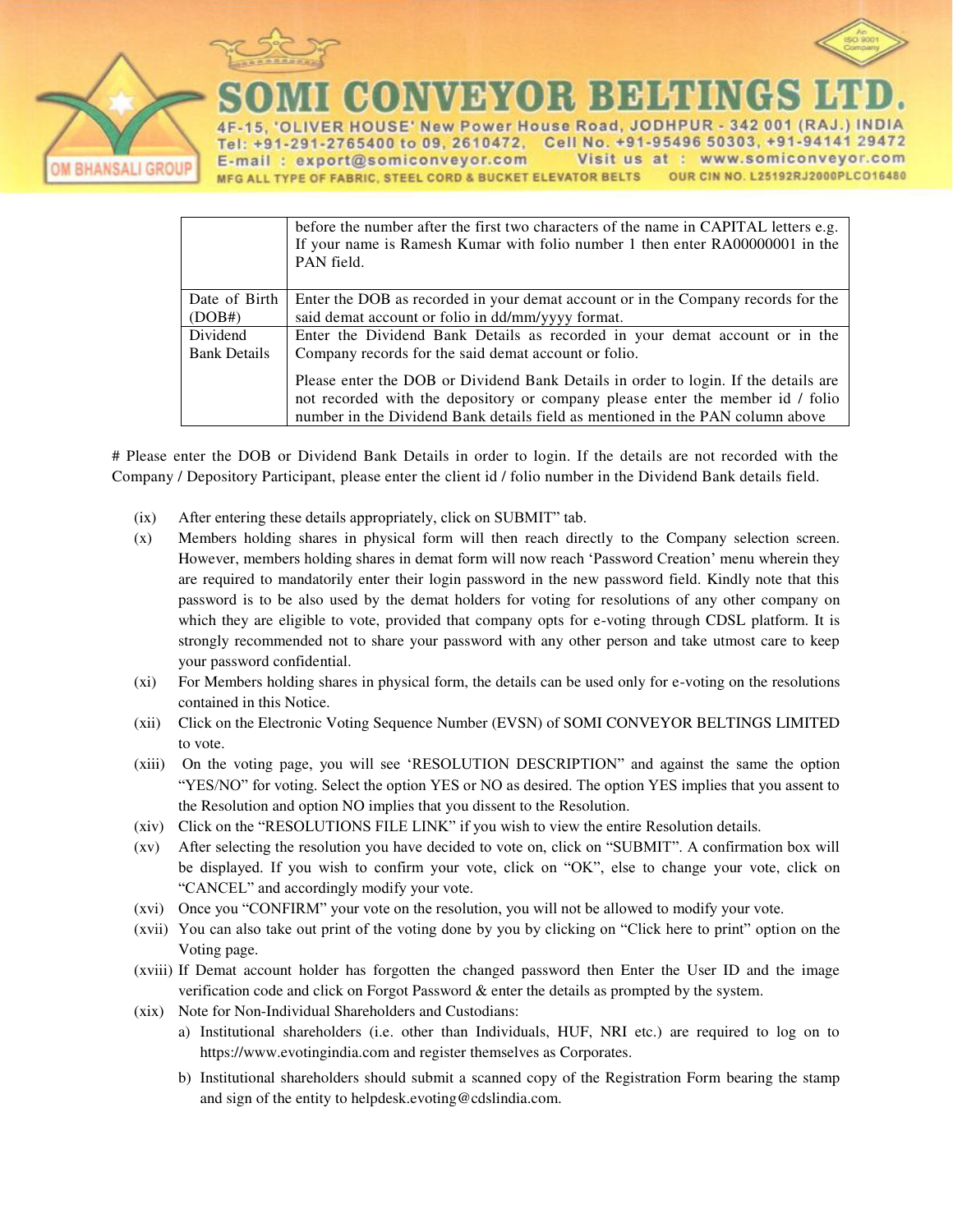

- c) After receiving the login details they have to create a user who would be able to link the account(s) which they wish to vote on.
- d) The list of accounts should be mailed to helpdesk.evoting@cdslindia.com and on approval of the accounts they would be able to cast their vote.
- e) Institutional shareholders should upload a scanned copy of the Board Resolution and Power of Attorney (POA) which they have issued in favour of the Custodian. if any, in PDF Format in the system for the scrutinizer to verify the same.
- (xx) In case you have any queries or issues regarding e-voting you may refer the Frequently Asked Questions ("FAQs") and e-voting manual available at www.evotingindia.com,under help section or write an email to helpdesk.evoting@cdslindia.com.
- 24. The Board of Directors of the Company has appointed Mr. Avijit Vasu (ACS: 37968; PCS: 14198) Practising Company Secretary, to act as the Scrutinizer to scrutinize the Polling taking place at annual general meeting. He has communicated his willingness to be appointed and will be available for same purpose.
- 25. The Board of Directors of the Company has appointed Mrs. Ira Baxi (FCS: 5456; PCS: 4712), Practising Company Secretary for remote e-voting process in a fair and transparent manner and she has communicated her willingness to be appointed and will be available for same purpose.
- 26. The Scrutinizer shall immediately after the conclusion of voting at the general meeting, first count the votes cast at the meeting, thereafter unblock the votes cast through remote e-voting in the presence of at least two (2) witnesses not in the employment of the Company and make, not later than three (3) days of conclusion of the meeting, a consolidated Scrutinizer"s Report of the total votes cast in favor or against, if any, to the Chairman of the Company who shall countersign the same and declare the result of the voting forthwith.
- 27. The Results shall be declared after the receipt of the Scrutinizer's Report from conclusion of the AGM of the Company. The Results declared along with the Scrutinizer's Report shall be placed on the Company's website www.somiinvestor.com.The results shall also be immediately forwarded to the stock exchanges BSE Limited and NSE of India Limited.
- 28. To ensure correct identity of the members for the smooth conduct of the Annual General Meeting, each Member and Proxy Holder attending the meeting is requested to bring with him/her an appropriate photo ID document like a Driving License, Aadhaar Card, Passport or Voter ID Card.
- 29. As per section 118(10) of the Companies Act, 2013, read with the Secretarial Standard 2 on General Meetings issued by Institute of Company Secretaries of India, "No gifts, gift coupons or cash in lieu of gifts shall be distributed to members in connection with the meeting".